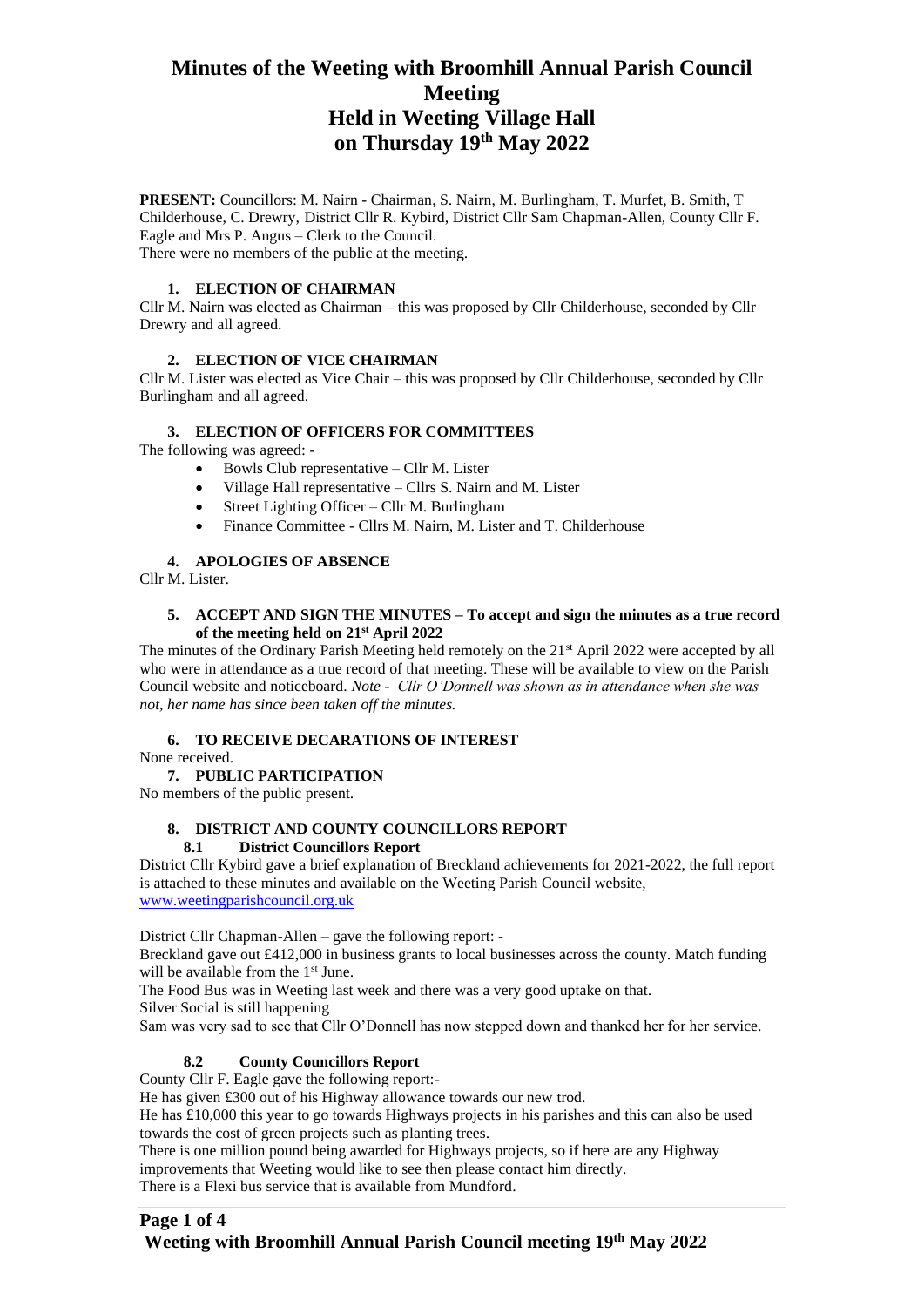# **Minutes of the Weeting with Broomhill Annual Parish Council Meeting Held in Weeting Village Hall on Thursday 19th May 2022**

There is a platinum award of £10,000 that is available for students/apprentices and Cllr Eagle said he will forward to link to the Clerk with details on how to apply for this.

#### **9. MATTERS ARISING**

#### **9.1 Outstanding Highway Matters – to discuss any outstanding issues and to report any new issues**

Grass verge cutting by NCC – The Highways engineer said that the grass cutting that is now carried out by NCC will commence on the 23rd May.

#### **9.2 Playing Field/Open Spaces**

- a) New Play Equipment Ref: 3PL/2020/0743/F the funding from this project will pay for new playground equipment, it is not available to pay for any replacement equipment. The Clerk and Cllr Lister will be looking into what equipment will be needed for both infants and older children.
- b) New Teen Shelter update on installation that is on course to be installed in June 2022.

#### **9.3 Councillor Vacancies – there is now one vacancy following the resignation of Cllr S. O'Donnell**

Breckland Electoral department has been informed of Cllr O'Donnell's resignation and the notice of this vacancy has gone onto the notice board and website.

#### **9.4 Lapel Pins – to agree pins to be awarded (if any)**

The playschool children raised over £200 when they carried out a sponsored litter pick around the village and they will be receiving our special lapel pins along with a certificate.

#### **9.5 SAM 2 – Brief report on latest data**

This has been in action since the beginning of April and data shows that there are over 2,000 vehicles passing through the village a day, in that data it has shown that there have been at least 4 vehicles travelling at over 80 mph.

#### **9.6 Any other matters that need action**

It was noted that the Captain Tom memorial garden is looking very poorly, Cllr Drewry said she will contact the school who are responsible for the upkeep of this.

#### **10. REPORTS**

#### **10.1 Street Lighting Officers Report**

Nothing to report

#### **10.2 Bowls Club Report**

The bowls club are putting on 4/5 events over the Jubilee weekend and they have received the full amount of £500 towards the cost of this.

#### **10.3 Village Hall Report**

Cllr S. Nairn said that there is some confusion over whether her and Cllr Lister can speak at the meetings that they attend, the Village Hall secretary is looking into this. Some curtain poles have been replaced and they are still looking at replacing the floor.

#### **10.4 Football Club Report**

No reports have been received, the Clerk has been chasing up the payments for the outstanding electricity bills.

#### **11. CORRESPONDENCE – To report on any outstanding correspondence received by the Council**

None outstanding.

#### **12. FINANCE**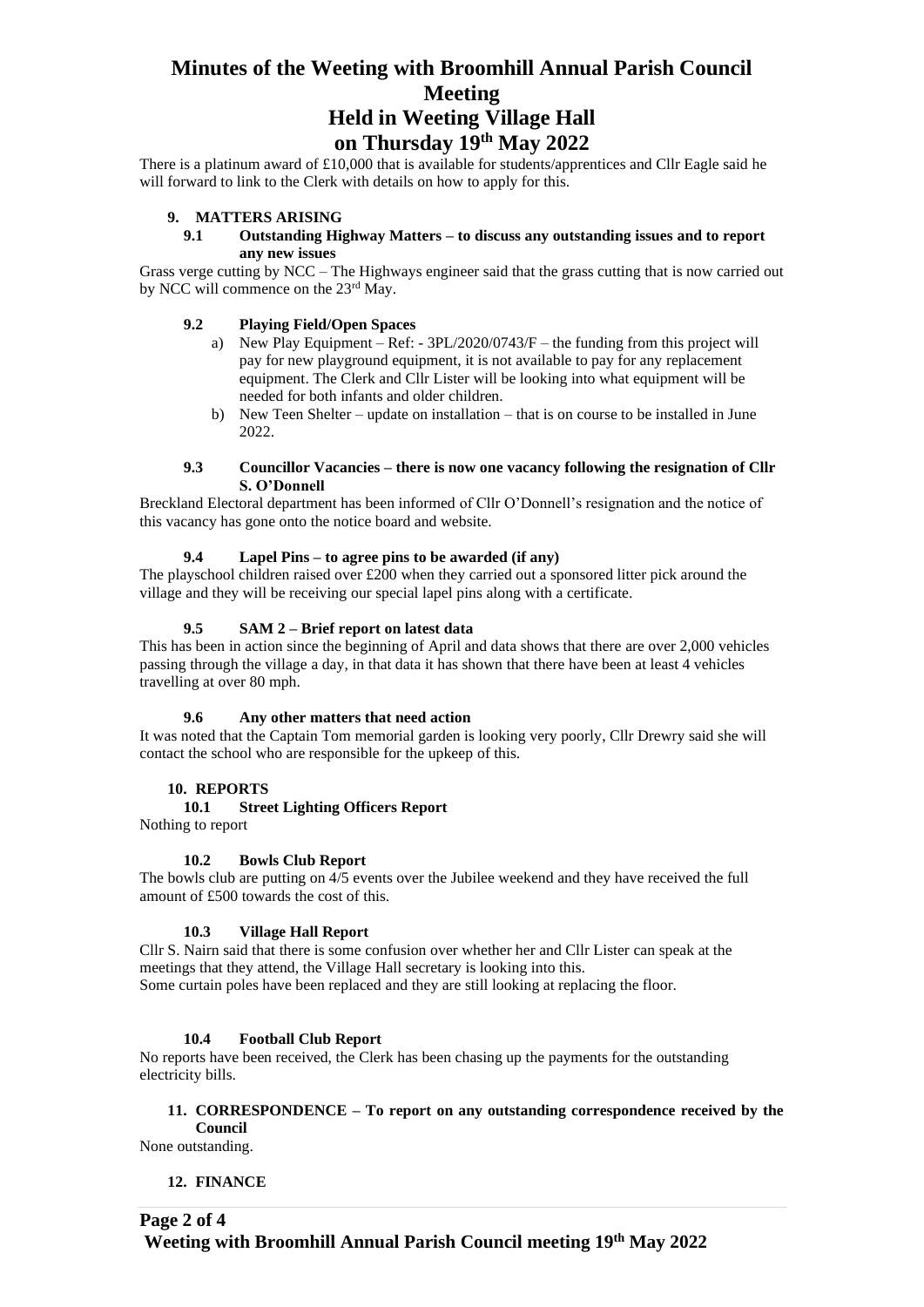# **Minutes of the Weeting with Broomhill Annual Parish Council Meeting Held in Weeting Village Hall**

# **on Thursday 19th May 2022**

# **12.1 To agree and sign the payments for April/May 2022**

The following payments for April/May 2022 invoices were authorised on Thursday the 20th May, the payments were signed off by the Chair

| <b>Balance for May 2022 (current account only)</b> | £30,481.56 |
|----------------------------------------------------|------------|
| Minus the following direct debits                  |            |
| <b>Street Lights</b>                               | £678.43    |
| <b>Street Lights Parrotts Piece</b>                | £19.03     |
| <b>Total Direct Debits</b>                         | £697.46    |
| Plus, the following receipts                       |            |
| Bowls Club                                         | £18.75     |
| Football electricity                               | £0.00      |
| <b>Total Income</b>                                | £18.75     |

**Total after Direct Debits and Income £29,802.85**

| <b>Cheques/Bacs</b>                           | <b>Description</b>                    | <b>Total</b> |
|-----------------------------------------------|---------------------------------------|--------------|
| 12741974                                      | Defib pads                            | £100.80      |
| 12742067                                      | Bin collection                        | £19.92       |
| 13320427                                      | Staff salary/office expenses          | £554.70      |
| 13320526                                      | Sam 2                                 | £4,126.80    |
| 13320601                                      | Football club electricity - April/May | £33.73       |
| 13320816                                      | WVL March delivery                    | £125.00      |
| 13321088                                      | Grass cutting contract                | £1,419.92    |
| 13321377                                      | Internal audit                        | £85.00       |
| 13321693                                      | Hall Hire May meeting                 | £25.00       |
| 13324220                                      | Hall Hire April meeting               | £25.00       |
| 13359725                                      | Street light maintenance              | £194.08      |
| <b>Total Cheques / BACS paid</b>              |                                       | £6,709.95    |
| <b>Balance in Community Account June 2022</b> |                                       | £23,092.90   |
| <b>Balance in Savings Account</b>             |                                       | £10,605.37   |
| <b>Total in Parish Accounts</b>               |                                       | £33,698.27   |
| <b>Restricted funds</b>                       |                                       |              |

**NCF grant for Teen Shelter £3,439.00 Total £3,439.00**

**12.2 Financial regulations – to formally adopt the latest 2022 Financial Regulations** The latest financial regulations were formally adopted for 2022 and will be reviewed in May 2026.

### **12.3 Internal Audit – to report any anomalies (if any)**

None to report and all has been signed off ready to be sent to the external auditors.

### **12.4 Annual Government Statement return for the year ended 2021/2022 – to agree the figures and Chair and Clerk to sign the Annual return documents.**

Copies of the figures had been circulated to the Councillors prior to the meeting, these were agreed and the Clerk and Chair signed the AGAR documents. Notices will go on to the web and notices boards and the final figures will be sent to the external auditors.